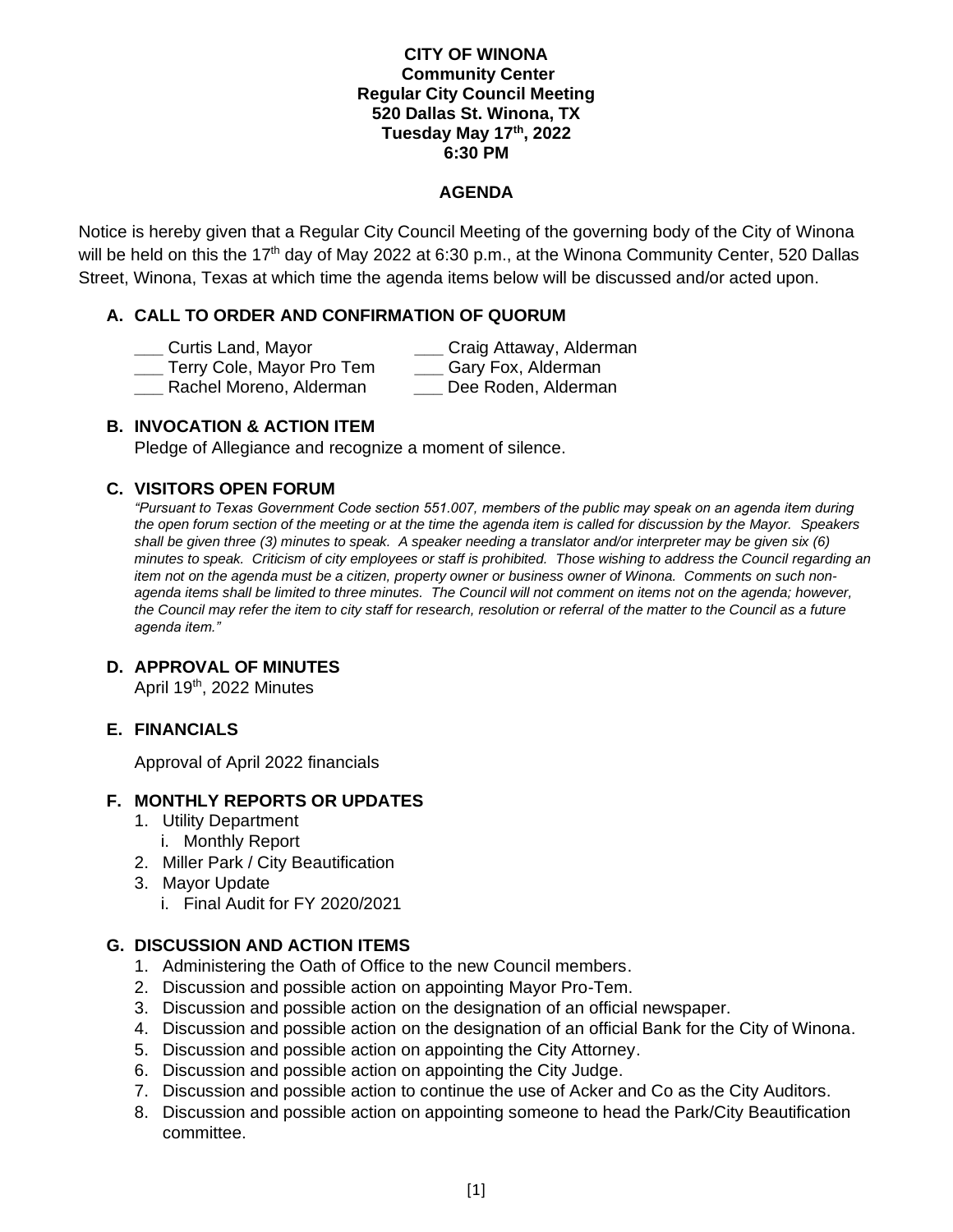#### **CITY OF WINONA Community Center Regular City Council Meeting 520 Dallas St. Winona, TX Tuesday May 17 th, 2022 6:30 PM**

#### **AGENDA**

- 9. Discussion and possible action to put in a regulator on the main water line east of Starnes St or add regulators to each individual residence.
- 10. Discussion and possible action to purchase a scale for the chlorine bottles.
- 11. Discussion and possible action to repair or replace the city jetter machine.
- 12. Discussion and possible action to increase the rates for the tapping fees to cover the increased cost to the city.
- 13. Discussion and possible action to pass by Ordinance procedures for new construction guidelines to include utility infrastructure being installed within the city limits of Winona.
- 14. Discussion and possible action on tabled discussion to form an Emergency Alert Procedure for the City of Winona.
- 15. Discussion and possible action on tabled discussion to start a community garden at the park/community center area. (Dee Roden)
- 16. Discussion and possible action on tabled discussion to look into the possibility of adding the option of recycling for the residents of Winona. (Dee Roden)

### **H. EXECUTIVE SESSION**

*The City Council reserves the right to convene into executive session at any time during the course of this meeting to discuss any of the matters listed above, as authorized by the Texas Government Code, Section 551.071 (Consult with Attorney), 551.072 (Deliberations about Real Property), 551.073 (Deliberations about Gifts and Donations), 551.074 (Personnel Maters), 551.076 (Deliberations about Security Devices), and 551.087 (Economic Development).* 

### **I. ADJOURNMENT**

# **The City of Winona reserves the right to realign the order of the agenda at any time prior to adjournment.**

The City of Winona City Hall and Community Center (where meetings are held) are wheelchair accessible and accessible parking spaces are available in front of both front facing doors. Persons with disabilities who plan to attend this meeting and who may need auxiliary aids or services such as interpreters for persons who are deaf or hearing impaired, readers, or large print, are requested to contact the City Secretary's office at (903.877.3381), FAX your request or questions to (903.877.2370), email: [citysecretary@winonatexas.com,](mailto:citysecretary@winonatexas.com) or call TDD 1-800-RELAY-TX at least two (2) working days prior to the meeting so that appropriate arrangements can be made.